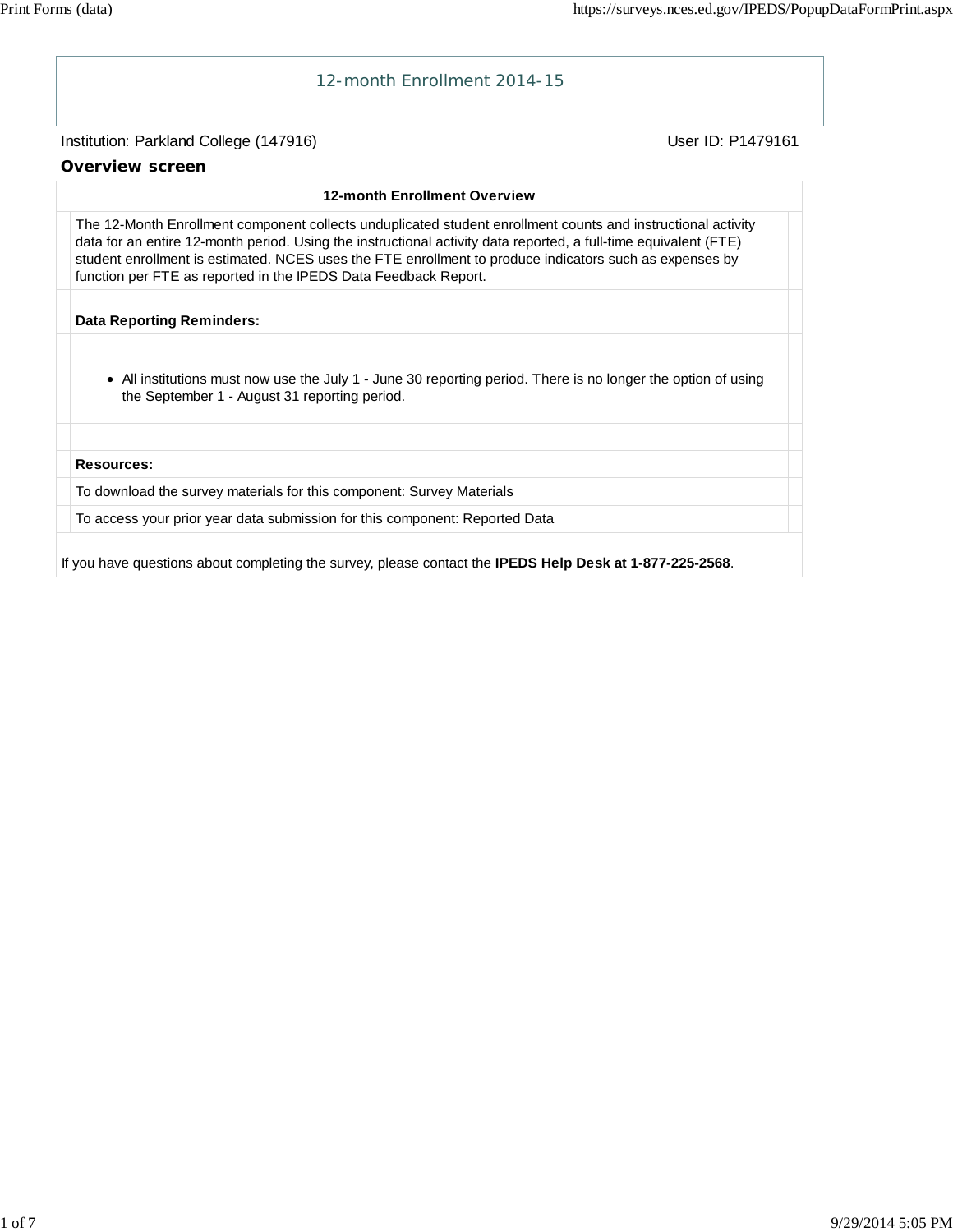Institution: Parkland College (147916) Contact College (147916)

#### **Undergraduate Instructional Activity Type**

**Undergraduate instructional activity data in Part B may be reported in units of contact hours or credit hours. Which instructional activity units will you use to report undergraduate instructional activity?**

**Please note that any graduate level instructional activity must be reported in credit hours.**

|                                                                                    |   | Contact hours                                                                                                              |  |  |  |  |
|------------------------------------------------------------------------------------|---|----------------------------------------------------------------------------------------------------------------------------|--|--|--|--|
|                                                                                    | ⊙ | Credit hours                                                                                                               |  |  |  |  |
|                                                                                    | o | Both contact and credit hours (some undergraduate programs measured in contact hours and some<br>measured in credit hours) |  |  |  |  |
| You may use the space below to provide context for the data you've reported above. |   |                                                                                                                            |  |  |  |  |
|                                                                                    |   |                                                                                                                            |  |  |  |  |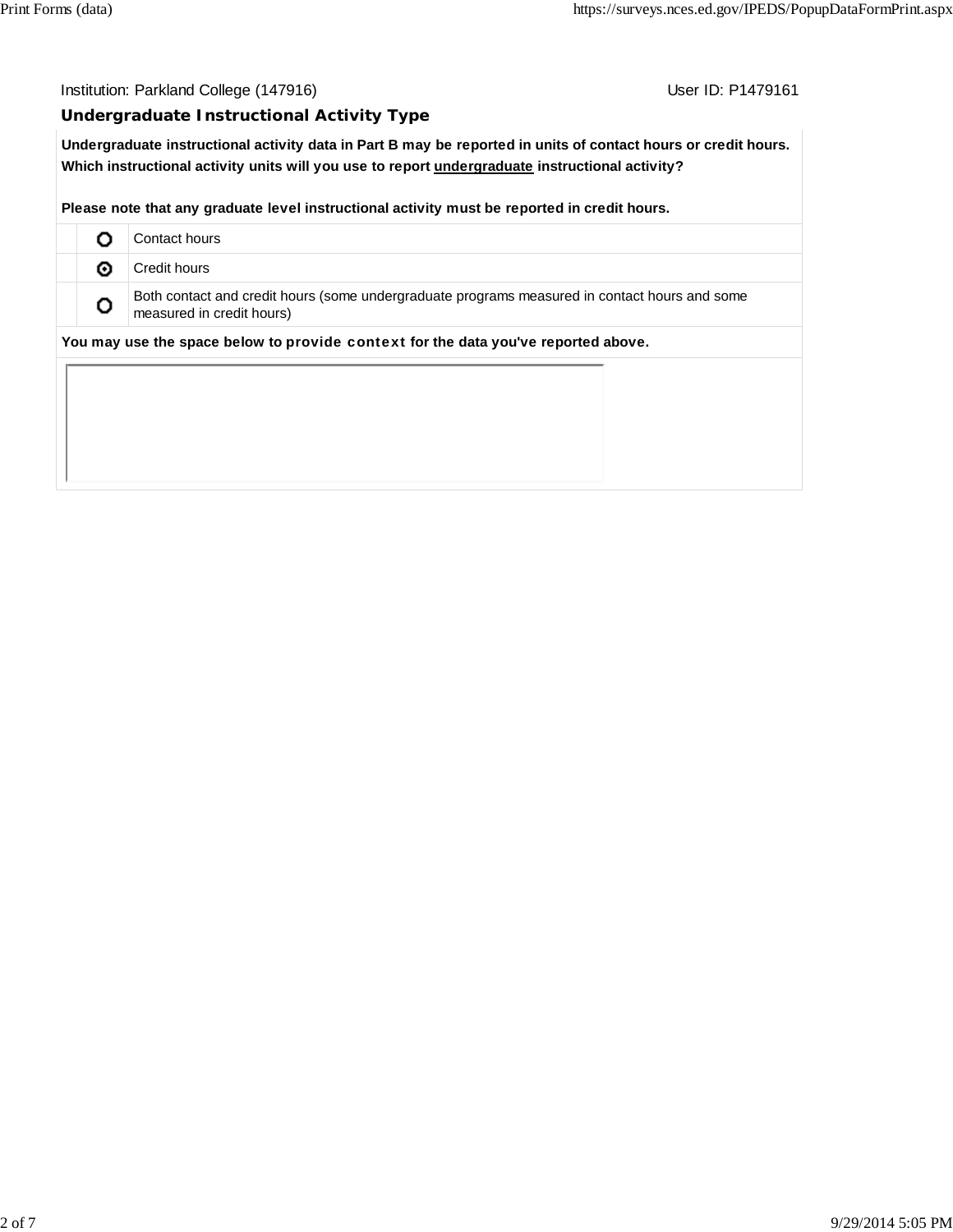#### Institution: Parkland College (147916) Contract College (147916)

### **Part A - Unduplicated Count**

#### **12-month Unduplicated Count by Race/Ethnicity and Gender**

**July 1, 2013 - June 30, 2014**

#### **Race/Ethnicity Reporting Reminder:**

- **Report Hispanic/Latino individuals of any race as Hispanic/Latino**
- **Report race for non-Hispanic/Latino individuals only**
- **Even though Teacher Preparation certificate programs may require a bachelor's degree for admission, they are considered subbaccalaureate undergraduate programs, and students in these programs are undergraduate students.**

#### **Men**

| Students enrolled for credit              | Undergraduate students |
|-------------------------------------------|------------------------|
| Nonresident alien                         | 37                     |
| Hispanic/Latino                           | 625                    |
| American Indian or Alaska Native          | 62                     |
| Asian                                     | 697                    |
| Black or African American                 | 1,464                  |
| Native Hawaiian or Other Pacific Islander | 18                     |
| <b>White</b>                              | 8,149                  |
| Two or more races                         | 21                     |
| Race and ethnicity unknown                | 1,929                  |
| <b>Total men</b>                          | 13,002                 |
| Total men prior year                      | 12,712                 |

#### Women

| Students enrolled for credit              | Undergraduate students |
|-------------------------------------------|------------------------|
| Nonresident alien                         | 40                     |
| Hispanic/Latino                           | 402                    |
| American Indian or Alaska Native          | 37                     |
| Asian                                     | 601                    |
| <b>Black or African American</b>          | 1,334                  |
| Native Hawaiian or Other Pacific Islander | 16                     |
| White                                     | 4,973                  |
| Two or more races                         | 23                     |
| Race and ethnicity unknown                | 947                    |
| <b>Total women</b>                        | 8,373                  |
| Total women prior year                    | 8,920                  |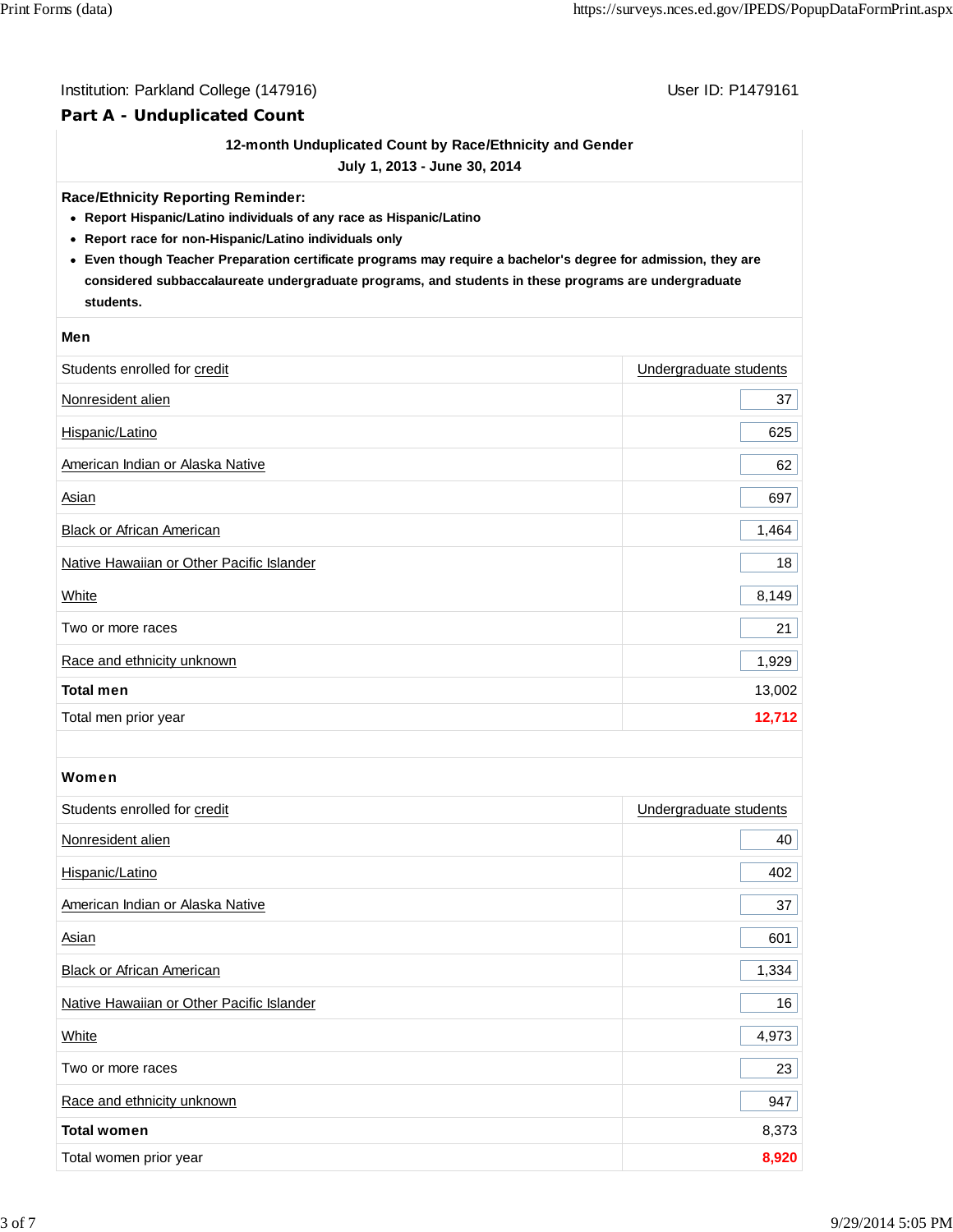| <b>Grand total (2013-14)</b>                                                                                                             | 21,375 |
|------------------------------------------------------------------------------------------------------------------------------------------|--------|
| Prior year data:                                                                                                                         |        |
| Unduplicated headcount (2012-13)                                                                                                         | 21,632 |
| Total enrollment Fall 2013<br>NOTE: Grand total (2013-14) calculated above is expected to be greater than Total<br>enrollment Fall 2013. | 8,437  |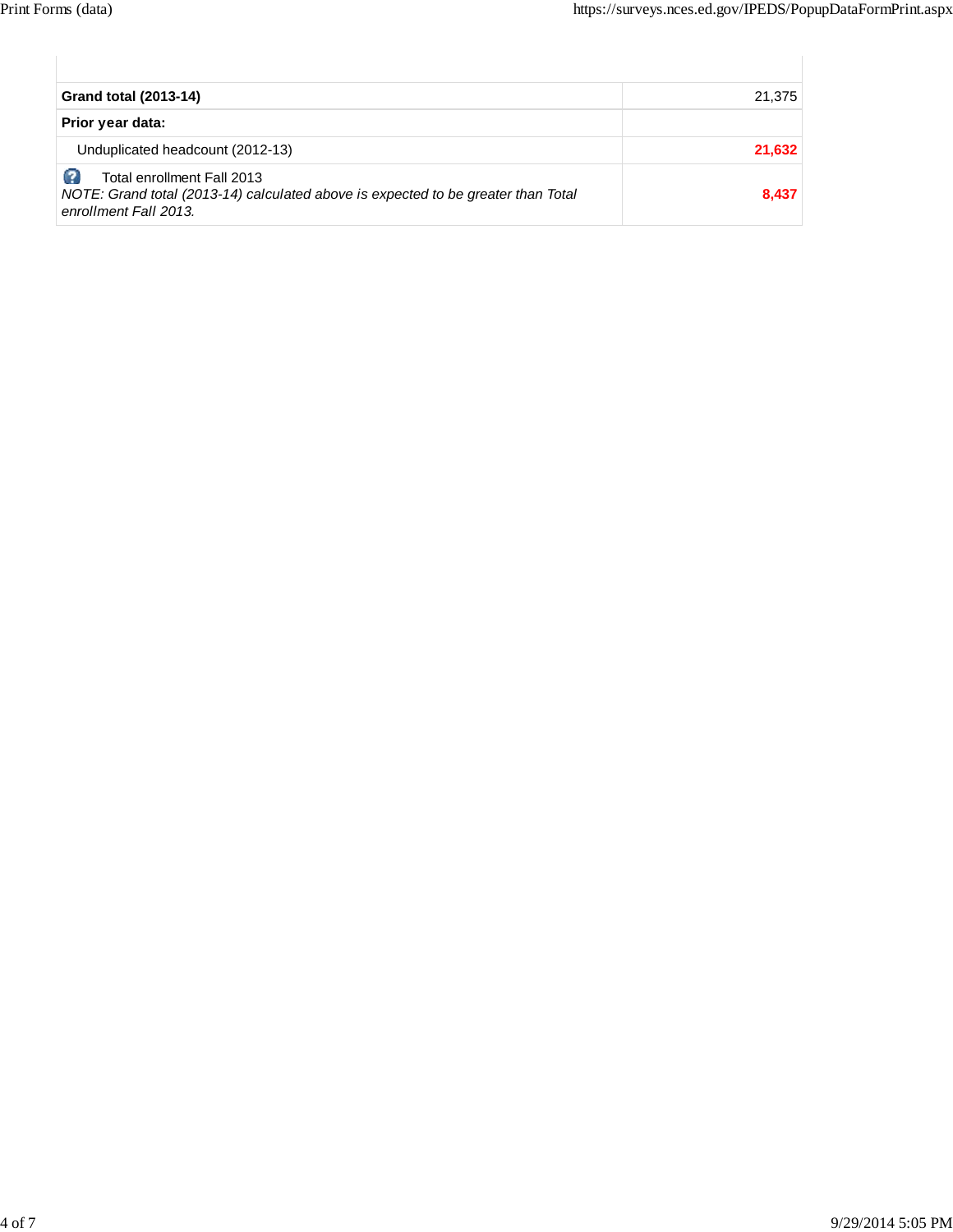| Institution: Parkland College (147916)                                                                                                                                                                                                                                                                                                                                 |                                  |                                     |       | User ID: P1479161         |  |
|------------------------------------------------------------------------------------------------------------------------------------------------------------------------------------------------------------------------------------------------------------------------------------------------------------------------------------------------------------------------|----------------------------------|-------------------------------------|-------|---------------------------|--|
| Part B - Instructional Activity                                                                                                                                                                                                                                                                                                                                        |                                  |                                     |       |                           |  |
| 12-month Instructional Activity<br>July 1, 2013 - June 30, 2014                                                                                                                                                                                                                                                                                                        |                                  |                                     |       |                           |  |
| <b>Instructional Activity Reporting Reminder:</b><br>. Instructional activity is used to calculate an IPEDS FTE based on the institution's reported calendar system.                                                                                                                                                                                                   |                                  |                                     |       |                           |  |
| <b>FTE Reporting Reminder:</b><br>. Institutions need not report their own calculations of undergraduate FTE unless IPEDS FTE calculations would be<br>misleading for comparison purposes among all IPEDS reporting institutions.                                                                                                                                      |                                  |                                     |       |                           |  |
|                                                                                                                                                                                                                                                                                                                                                                        | 2013-14 total activity           |                                     |       | Prior year data           |  |
| <b>Instructional Activity</b>                                                                                                                                                                                                                                                                                                                                          |                                  |                                     |       |                           |  |
| Undergraduate level:                                                                                                                                                                                                                                                                                                                                                   |                                  |                                     |       |                           |  |
| Credit hour activity                                                                                                                                                                                                                                                                                                                                                   |                                  | 207,078                             |       | 219,780                   |  |
| Calendar system (as reported on the prior year IC Header survey component):                                                                                                                                                                                                                                                                                            |                                  |                                     |       | <b>Semester</b>           |  |
| If the IPEDS calculated FTE estimates below are not reasonable, AND you have reported the correct instructional<br>activity hours above, enter your best FTE estimate in the "Institution reported FTE" column below and save the page.<br>This option should be used ONLY if the calculated estimate is not reasonable for your institution and IPEDS<br>comparisons. |                                  |                                     |       |                           |  |
|                                                                                                                                                                                                                                                                                                                                                                        |                                  |                                     |       |                           |  |
| Please provide your best estimate of undergraduate FTE for the 12-month reporting period only if the calculated FTE<br>estimate below is not reasonable for IPEDS comparision purposes:                                                                                                                                                                                |                                  |                                     |       |                           |  |
|                                                                                                                                                                                                                                                                                                                                                                        | <b>Calculated FTE</b><br>2013-14 | Institution reported<br>FTE 2013-14 |       | Prior year FTE<br>2012-13 |  |
| Undergraduate student FTE                                                                                                                                                                                                                                                                                                                                              | 6,903                            |                                     | 6,903 | 7,326                     |  |
|                                                                                                                                                                                                                                                                                                                                                                        |                                  |                                     |       |                           |  |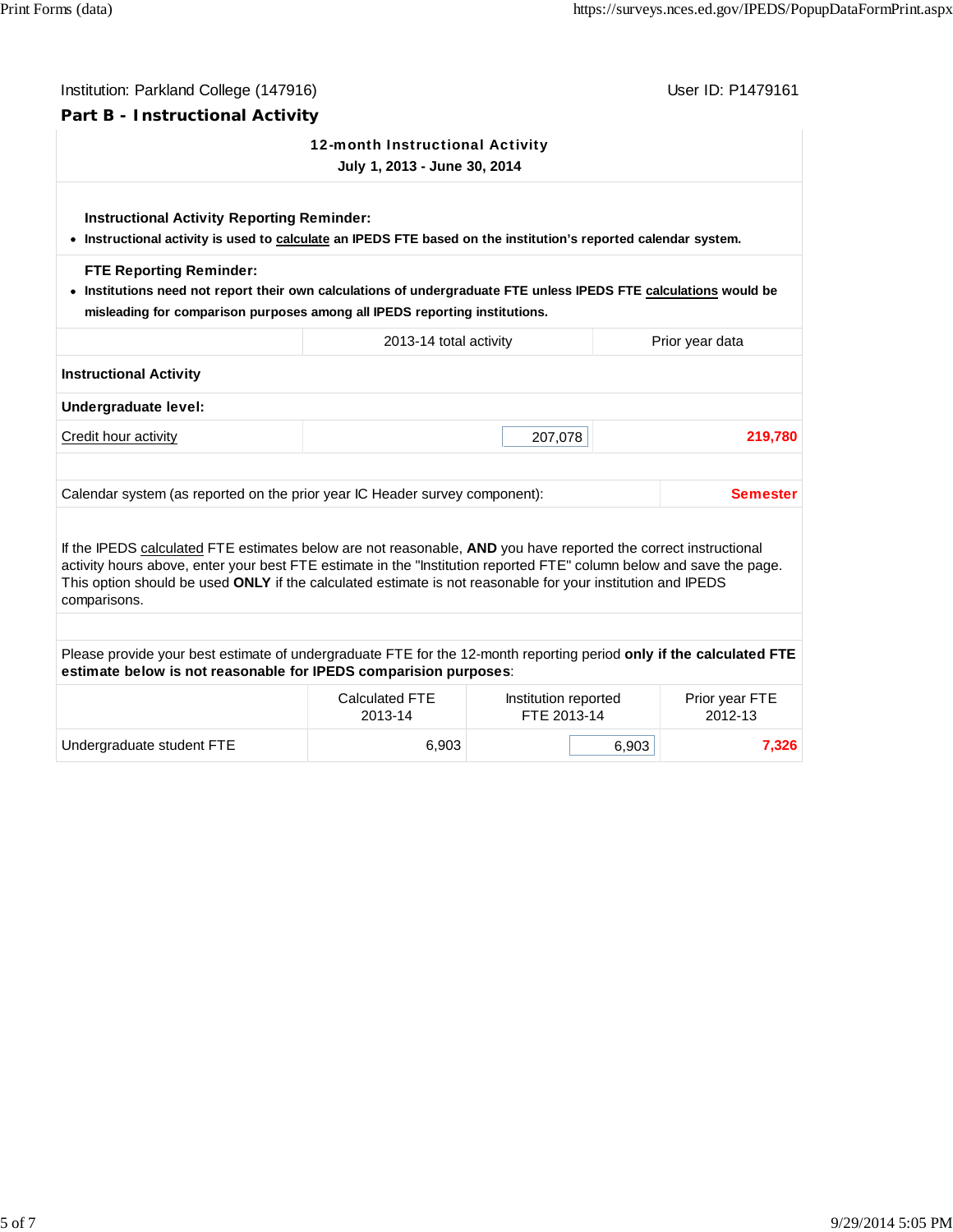# Institution: Parkland College (147916) Contract College (147916)

# **Prepared by**

|                                 | This survey component was prepared by:                                                                                                                                                                                                                                                                                                                                |   |                          |          |                   |
|---------------------------------|-----------------------------------------------------------------------------------------------------------------------------------------------------------------------------------------------------------------------------------------------------------------------------------------------------------------------------------------------------------------------|---|--------------------------|----------|-------------------|
| ⊙                               | Keyholder                                                                                                                                                                                                                                                                                                                                                             | റ | <b>SFA Contact</b>       | O        | <b>HR Contact</b> |
| Ω                               | <b>Finance Contact</b>                                                                                                                                                                                                                                                                                                                                                | O | Academic Library Contact | O        | Other             |
| Name:<br><b>Brian Counter</b>   |                                                                                                                                                                                                                                                                                                                                                                       |   |                          |          |                   |
| Email:<br>bcounter@parkland.edu |                                                                                                                                                                                                                                                                                                                                                                       |   |                          |          |                   |
|                                 |                                                                                                                                                                                                                                                                                                                                                                       |   |                          |          |                   |
| component?                      | How long did it take to prepare this survey                                                                                                                                                                                                                                                                                                                           | 3 | hours                    | $\Omega$ | minutes           |
|                                 |                                                                                                                                                                                                                                                                                                                                                                       |   |                          |          |                   |
|                                 | The name of the preparer is being collected so that we can follow up with the appropriate person in the event that there<br>are questions concerning the data. The Keyholder will be copied on all email correspondence to other preparers.                                                                                                                           |   |                          |          |                   |
| System.                         | The time it took to prepare this component is being collected so that we can continue to improve our estimate of the<br>reporting burden associated with IPEDS. Please include in your estimate the time it took for you to review instructions,<br>query and search data sources, complete and review the component, and submit the data through the Data Collection |   |                          |          |                   |
|                                 |                                                                                                                                                                                                                                                                                                                                                                       |   |                          |          |                   |

Thank you for your assistance.